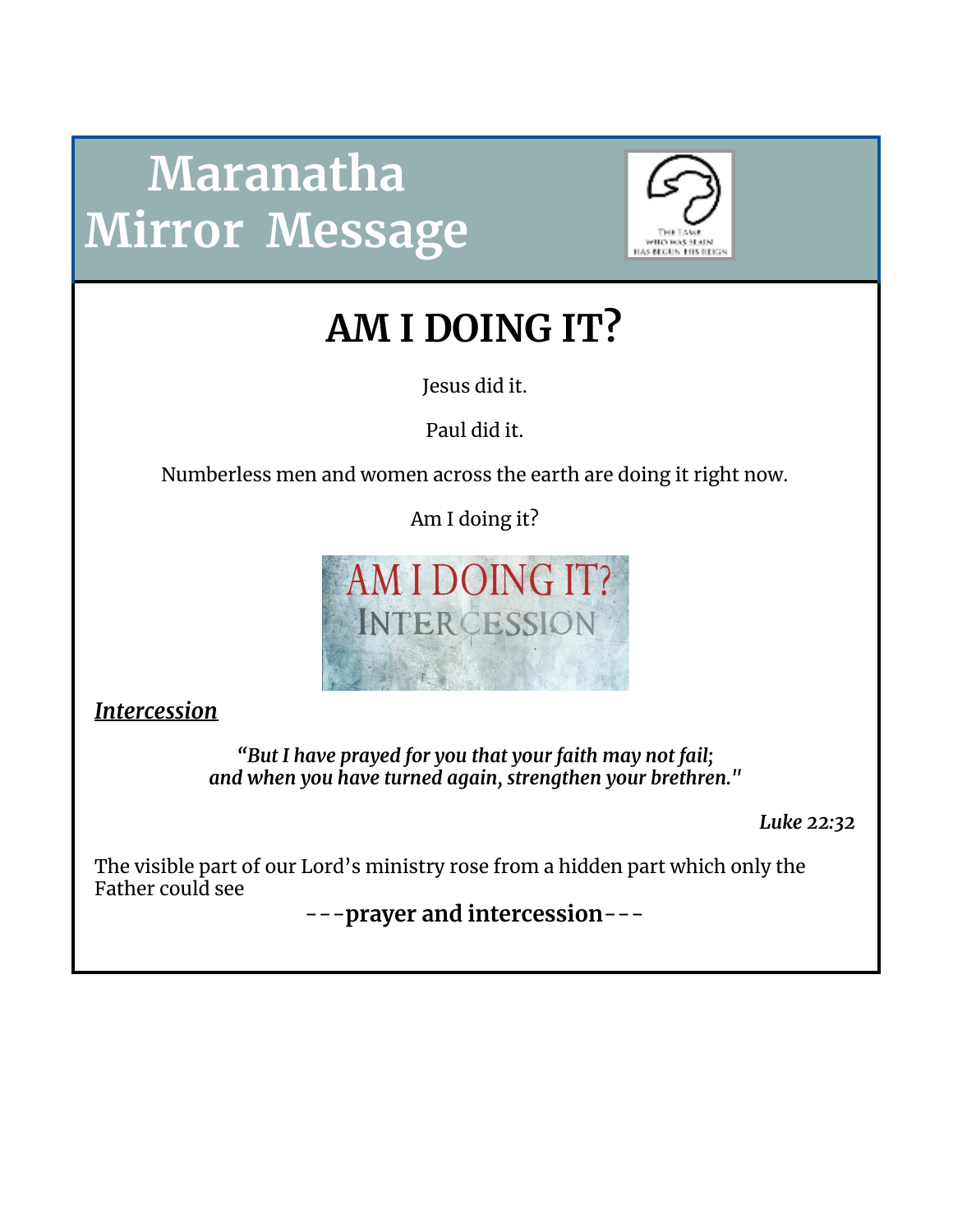

## Our Lord's prayer life was like an iceberg below the surface ----**huge and hidden**----

*"But I have prayed for you that your faith may not fail."*



If this kind of prayer was essential for our Master, how can it be any less for us?

*Praying for others is a ministry that no one sees but God.*

*It's the one ministry for which every follower of Jesus is gifted and called.*

*It's the most powerful service we can render to God and to our neighbor*

*---provided we live what we pray.*

*(Don't be asking God to feed the hungry, if you never share your own bread.)*

Intercession is simply lifting each name before the Father's throne...

Releasing heaven's power upon that person A power that flows only through our prayers.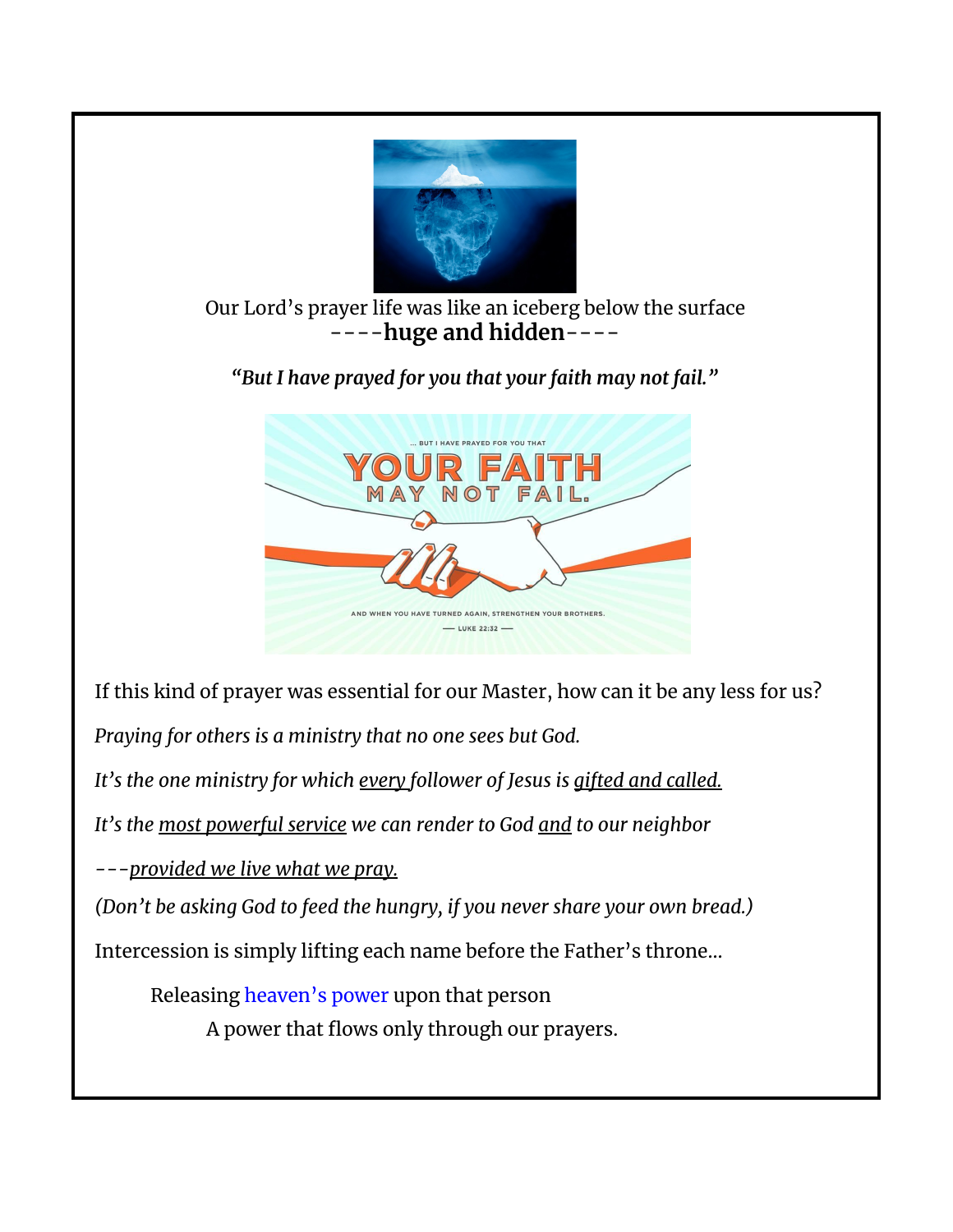*Truly, I say to you, whatever you bind on earth shall be bound in heaven, and whatever you loose on earth shall be loosed in heaven.*

*Matthew 18:18*

Binding the powers of darkness and releasing the captives is never meant to be a dramatic scene. Jesus never put on a show.

The place where deliverance begins is in the presence of God alone.

*"Go into your room and shut the door and pray to your Father in secret."*

*Matthew 6:6*

Intercession ----powerful, effective prayer for others-- is simply part of our daily life, the foundation of all we do in the name of the Lord.



The Apostle Paul was a busy man--- making tents to pay the bills, teaching and preaching. But beneath all his activity was the relentless discipline of prayer.

*I thank God whom I serve with a clear conscience, as did my fathers, when I remember you constantly in my prayers.*

*II Timothy 1:3*

When Paul prayed for Timothy, it was no ritual act.

His prayers for Timothy and others burned with *redemptive fire.*

Nor was intercession a once-and-done thing for Paul.

It was done faithfully.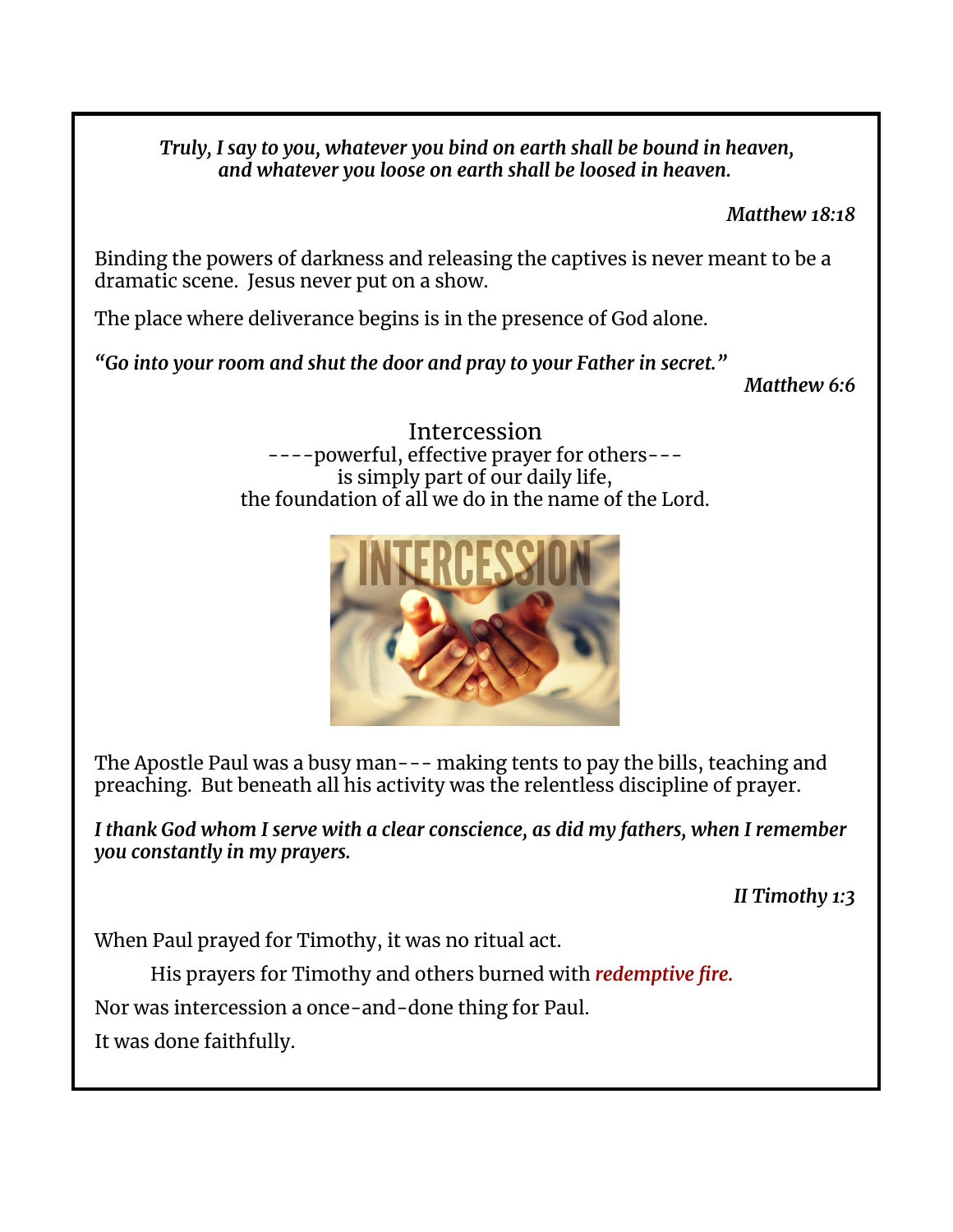## *"I remember you constantly in my prayers."*

# *Help from Heaven*

Once we get serious about praying for others, a strange "wind" begins to stir behind us and lifts us on its wings.

We may not "feel" anything. We may even find ourselves struggling (after all prayer is work) as we take hold of those lives which the Spirit puts before us for prayer day after day.

But always we are aided by the Spirit himself.

*Likewise the Spirit helps us in our weakness; for we do not know how to pray as we ought, but the Spirit himself intercedes for us with sighs too deep for words.*

*And he who searches the hearts of men knows what is the mind of the Spirit, because the Spirit intercedes for the saints according to the will of God.*

*Romans 8:26-27*

Once we begin daily to "go into our room and shut the door and pray to our Father in secret," the Spirit gives us a "bundle" of people to pray for by name daily---

our loved ones,

our neighbors,

our colleagues at work,

our detractors.

our hard-nosed enemies.

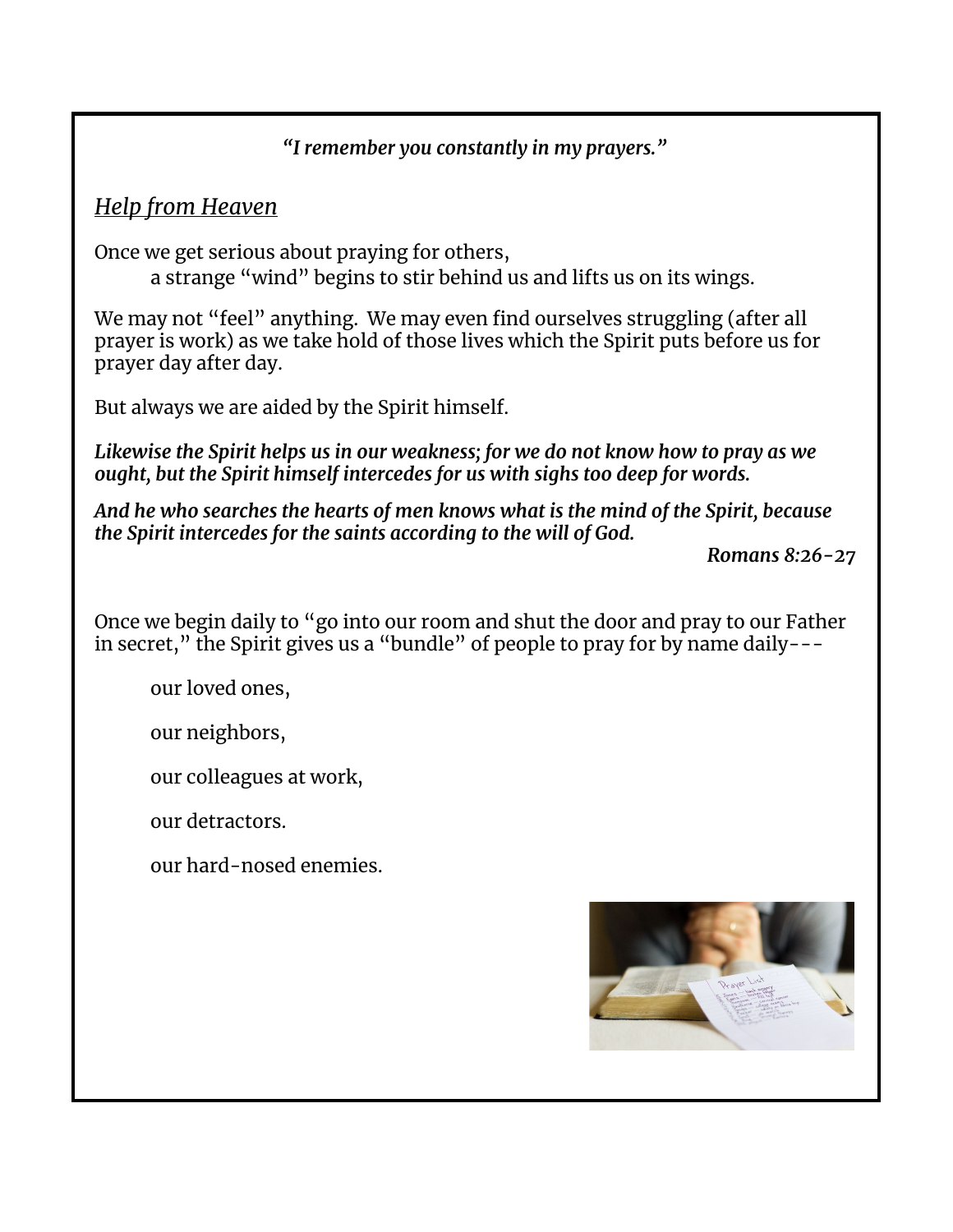As we intercede the Spirit is taking us into the *redemptive flow of the Kingdom.*

Most of the "results" of our intercessions will become visible to us… only after we arrive at the Banquet of God.

But not one prayer is wasted.

Our intellect will question the "value" of lifting names before God. Satan will accuse us of being pious fools.

But the Spirit will guard us with the fire of heaven as we press on.

Intercession is effective labor in the Kingdom.

Intercession brings glory to no one but God.

Intercession is the root of every visible thing we do for others in the name of Jesus.

Lord Jesus, show us how to do it, and keep doing it well!



*Therefore confess your sins to one another, and pray for one another, that you may be healed. The prayer of a righteous man has great power in its effects.*